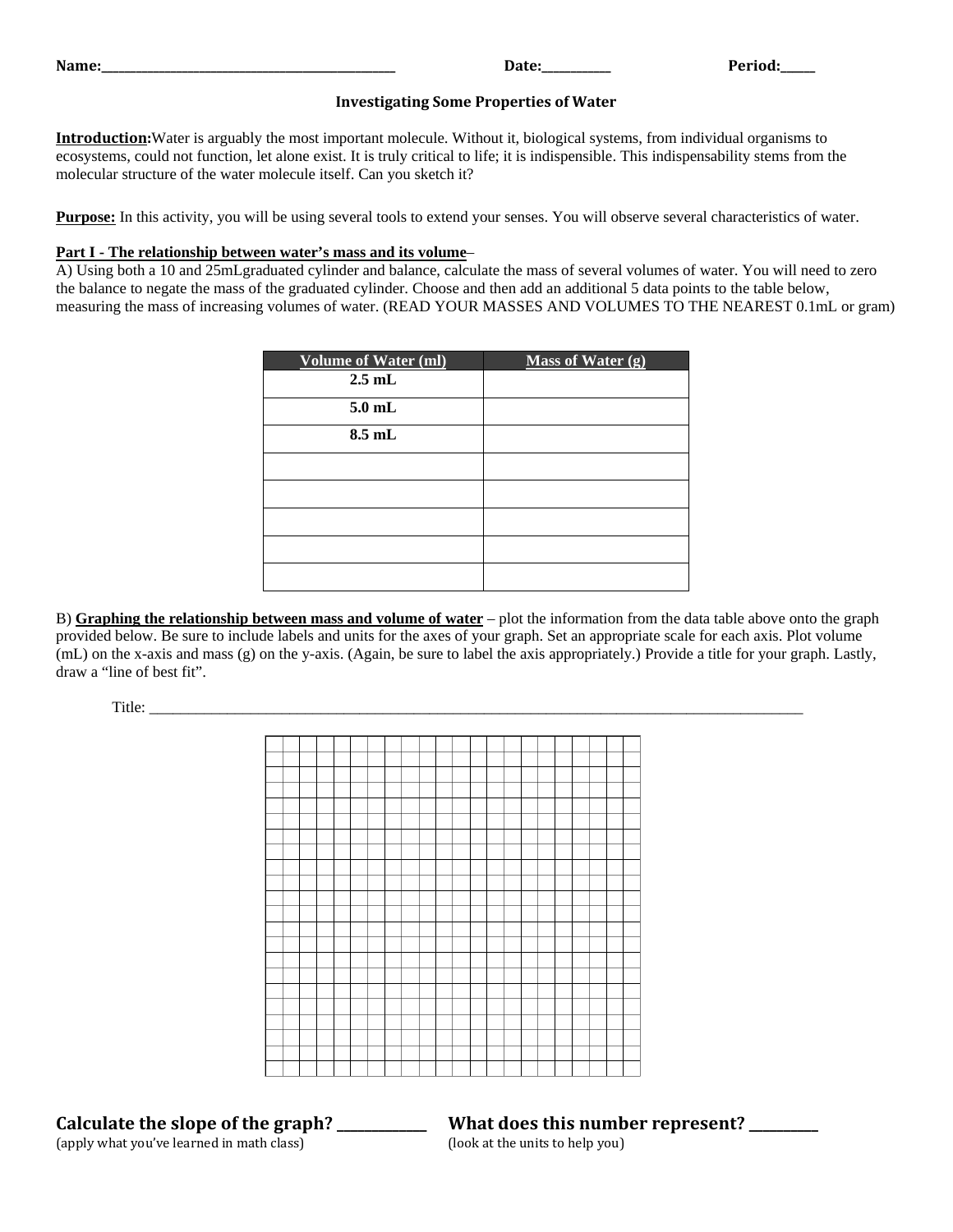# **Part II - Adhesion/Cohesion**

# A) **Drops on a Penny**

## **Procedure:**

- 1. Clean with soap, rinse, and dry a penny.
- 2. Draw up water in the dropper.
- 3. Place the penny, heads up, on top of a paper towel.
- 4. Using your dropper, add drops of water to the top of the penny until it overflows. Count the drops as you apply them!
- 5. Record the number of drops the surface of the penny can hold in the below.Repeat this for three trials.
- 6. Repeat steps #1-5 for soapy water and rubbing alcohol.

| <b>Liquid</b>                    | Trial 1 Trial 2 Trial 3 | <b>Average</b> |
|----------------------------------|-------------------------|----------------|
| Water                            |                         |                |
| <b>Soapy Water</b>               |                         |                |
| <b>Rubbing</b><br><b>Alcohol</b> |                         |                |

### **B) Shape of a drop of water on wax paper vs. glass slide - Fill in the data table below**

- 1. Place several drops on the wax paper.
- 2. Place several drops on the glass slide.
- 3. Be sure that the wax paper and slide are next to each other for comparison.
- *4.* Tilt the surfaces up and observe and record the behavior of the drops.

| <b>Surface</b> | <b>Prediction</b> | <b>Observation (drawings)</b><br>if needed) | <b>Explanation</b> |
|----------------|-------------------|---------------------------------------------|--------------------|
| Wax Paper      |                   |                                             |                    |
| Glass Slide    |                   |                                             |                    |

### **Part III - Water as a Solvent**

- 1. Obtain 4 small, disposable cups. Label them 1-4, respectively.
- 2. Fill cups 1 and 2 each 1/8 full of tap water. Fill cups 3 and 4 each 1/8 full of vegetable oil.
- 3. Add 1-2 drops of food coloring into both cups 1 and 3. Stir vigorously. Watch to see if the food color "blends in" (dissolves) in the substance. *Record your observations of cups 1 and 3 in the data table below.*
- 4. Then add one heaping scoop of salt into both cups 2 and 4. Stir vigorously. Watch to see if the salt "disappears" (dissolves) in the substance. *Record your observations of cups 2 and 4in the data table below.*
- 5. CLEAN-UP: Dump the contents of cups 1 and 2 (water) in the sink, before throwing cups 1 and 2 out. Cups 3 and 4 (oil) can be thrown in the trash (including their contents).

| $Cup \#$         | <b>Observation Before</b> | <b>Observation After</b> | <b>Explanation</b> |
|------------------|---------------------------|--------------------------|--------------------|
| Cup1             |                           |                          |                    |
| Cup2             |                           |                          |                    |
| Cup <sub>3</sub> |                           |                          |                    |
| Cup 4            |                           |                          |                    |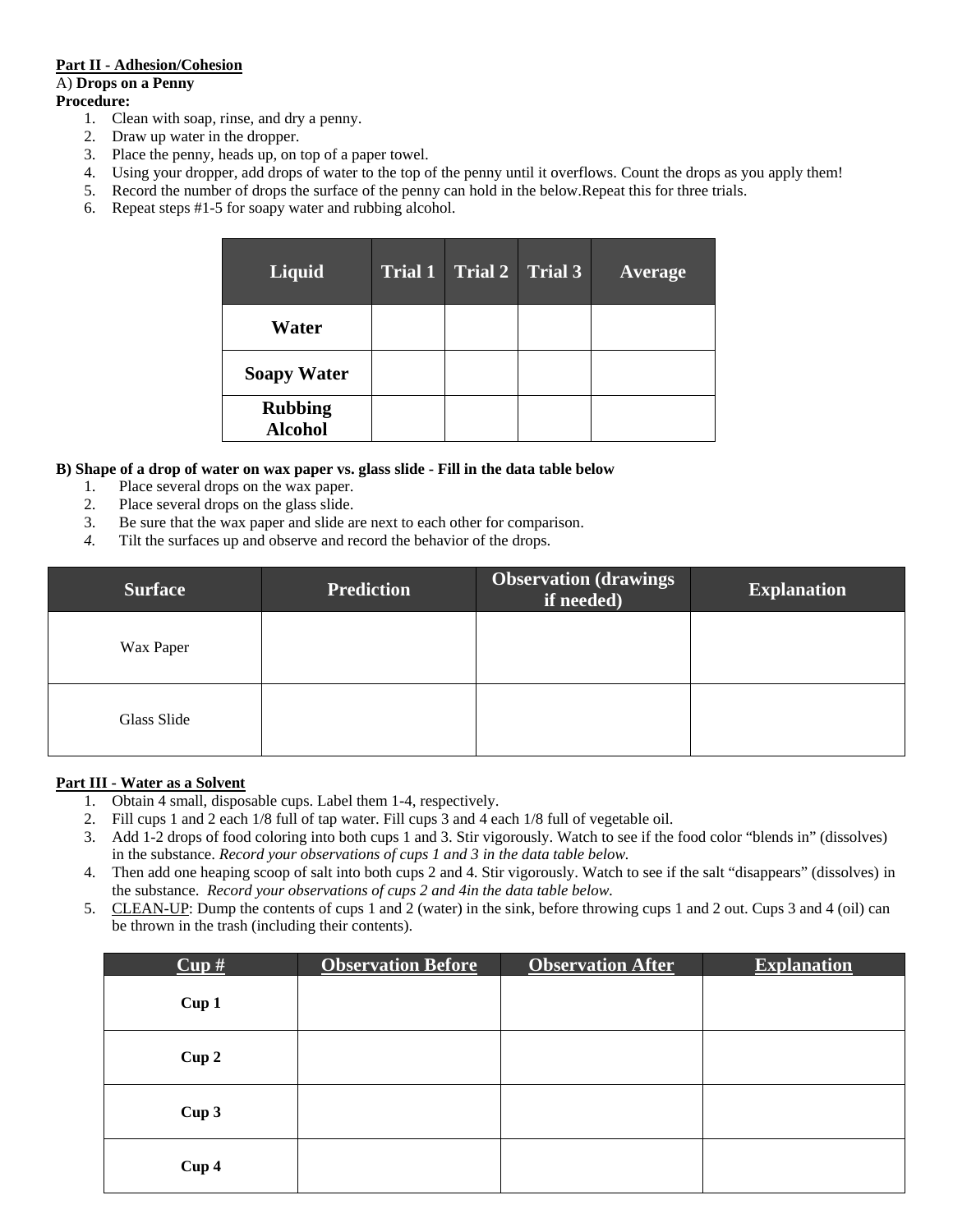# **Part IV - Specific Heat Capacity of Water**

Some students measured out the same mass of water, ethanol, olive oil, and mercury in beakers. (They did this with special help and in fume hoods for the mercury – it is very toxic!!). They let all four liquids equilibrate to 10°C. They then put them over identical heat sources that provided exactly the same amount of heat to each of the liquids. They then measured the temperature of the liquids for 5 minutes. Here is what they observed:

| Substance | 0 minutes      | minute                    | 2 minutes         | 3 minutes           | 4 minutes         | minutes            |
|-----------|----------------|---------------------------|-------------------|---------------------|-------------------|--------------------|
| water     | 10.0 °C        | 11.0 $^{\circ}$ C.        | 11.9 °C           | 13.1 <sup>o</sup> C | 14.0 $^{\circ}$ C | 15.0 °C            |
| ethanol   | $10^{\circ}$ C | 11.6 $\mathrm{^{\circ}C}$ | $13.3 \text{ °C}$ | 15.2 °C             | 16.7 °C           | 18.1 °C            |
| olive oil | $10^{\circ}$ C | 12.3 °C                   | 14.2 $^{\circ}$ C | $16.5\,\mathrm{°C}$ | $18.6\text{ °C}$  | 21.0 °C            |
| mercury   | 10 °C          | 39.9 °C                   | 70.0 °C           | 99.8 °C             | $120\text{ °C}$   | 150.1 $^{\circ}$ C |

*Plot a graph of temperature versus time for water, ethanol and olive oil on the same graph. Be sure to include proper units, scale, and titles for each axis.Use different colors for each line.*



### **Questions:**

- 1. Label the water molecule to the right. Be sure to include the names of the elements in the molecule as well as the charges on each.
- 2. Explain the polar nature of a water molecule?